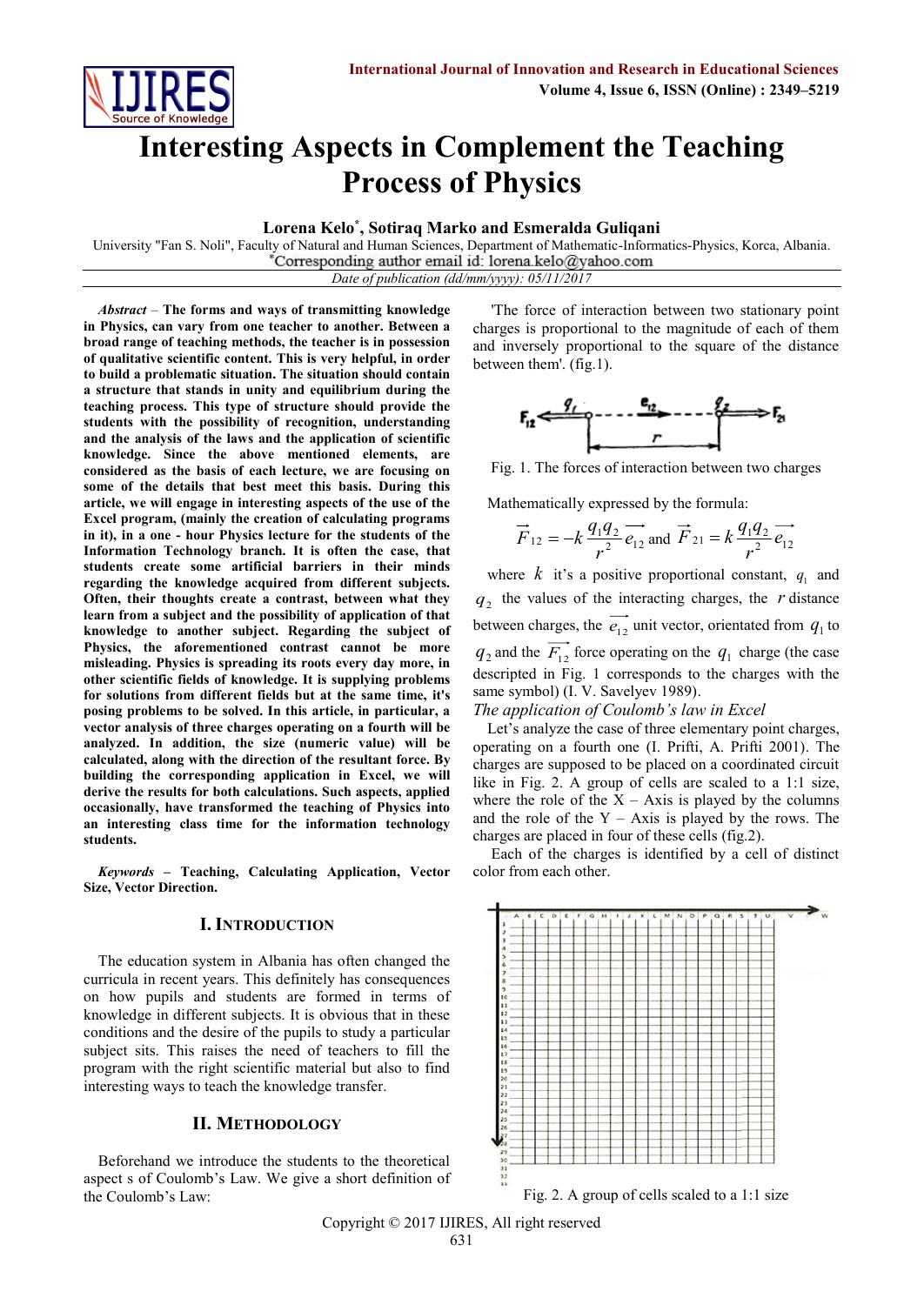

The test charge is signed with red color (fig. 3) and the corresponding cells of the charges are named respectively as q 0, q 1, q 2 and q 3, with the help of the command 'Define Name'. Each of the charges receives its corresponding number, as follows:  $q_0 = 12\mu C$ ,  $q_1 =$ 12 $\mu$ C, q 2 = 12.5 $\mu$ C and q 3 = 12.5 $\mu$ C. Each of the charges in the respective cells will be displayed as a full number. In the worksheet, we place, collected in a table, every corresponding element (positive constant, charges, distance between charges, components according to the axis for each of the forces applied on the test charge), which will help us calculate the value and the direction of the resultant force. In the table below, we will list all the elements that will help us in the full calculation and definition of the resultant force:

Table 1. The list of the elements for finding resulting force

| K                        |
|--------------------------|
| Charges                  |
| r                        |
| $r^2$                    |
| Force                    |
| Fx                       |
| Fy                       |
| SFx                      |
| SFy                      |
| SF                       |
| Angle of resultant force |

Where **K** is defined in the 'scientific' format, with approximate value of  $9*10^9$  Nm<sup>2</sup>/C<sup>2</sup>, as well as the corresponding charges.

*r 2 –*

The square value of the distance between the test charge and each of the respective charges.

*Force –*

It is calculated separately for each of the charges, where **Fx** and **Fy** are its respective components.

**SFx** and **SFy** are the symbols for defining the totals of the corresponding components for each force, which correspond with the two specific components of the full resultant force **SF**, that is applied on the test charge.

*The Angle of the Resultant Force –*

Is the angle formed between the calculated force and the horizontal direction.

Let's do a brief check on the calculation of these elements in Excel:

*r 2 :*

Because the charges are adjusted in a coordination circuit, mathematically, the square value of the distance between them will be calculated as follows:

$$
r^{2} = r_{x}^{2} + r_{y}^{2} = (x_{0} - x_{1})^{2} + (y_{0} - y_{1})^{2}
$$

In the worksheet's group of cells, designed as a coordinating circuit, the role of the  $X - A$ xis is played by the columns, while the role of the  $Y - Axi$  is played by the rows. For example, if the charge is positioned in G9, the coordinates will be  $(7; 9)$ . The functions COLUMN  $()$ and ROW (), are used to define accordingly the x and y of each of the charges [3]. This way, the square distance value, between  $q_0$  and  $q_1$  is:

 $f(x) = (ROW (q_0) - Row (q_1))$  ^2 + (COLUMN (q\_0)  $-$  COLUMN (q 1))  $^2$ 

The same way is used to calculate the square distance value between  $q_0$  and  $q_2$ , as well as  $q_0$  and  $q_3$ . It is presented schematically on the figure 3.



Fig. 3. Schematically illustrated the distance r

*r:* 

Let use the SQRT() function, to calculate the distance between two charges. This way, we calculate the distance between  $q_0$  and  $q_1$  as follows:  $f(x) = SQRT(AE7)$ . In the same way, we calculate the other two cases.

*Force:*

We calculate the  $F_1$  force (the force of  $q_1$  applied on  $q_0$ ):  $f(x) = AD2*AD4*AE4/AE7$ , where AD2, AD4, AE4, AE7 are the corresponding addresses for the values of K,  $q_0$ ,  $q_1$ and  $r^2$ . The same logic is applied in the calculation of  $F_2$ and F3.



The  $F_1$  component, according to the  $X - Axis$ , is calculated as follows:  $f(x) = A E 8^*$  (COLUMN (q 0) – COLUMN  $(q_1)$ )/ AE6

The same logic is applied to find the components of  $F_2$ and  $F_3$ , according to the  $X - Axis$ .

*Fy:* The  $F_1$  component according to the Y – Axis is calculated as follows:  $f(x) = AE8* (ROW (q 0) - ROW)$  $(q\;1)$ )/AE6

The same logic is applied to find the components of  $F<sub>2</sub>$ and  $F_3$ , according to the Y – Axis.

 $SF_x$  *and*  $SF_y$ *:* 

The components according to the  $X - Axi$  and  $Y - B$ Axis of the resultant of forces applied on  $q_0$ , are calculated:  $f(x) = SUM (AE9: AG9)$  for  $SF_x$  and  $f(x) =$ SUM (AE10: AG10) for  $SF_v$ .



The resultant force, with which the three charges are applied on  $q_0$ , will be calculated:  $f(x) = SQRT$  (AD12  $\land$  2  $+$  AD13  $\land$  2), so, it results as the square root of the sum of the square roots of the specific components of the force, based upon two components.

# *The Angle of the Resultant Force:*

This is the angle that the resultant force will form with the  $X - Axis$  (fig. 4). For easiness in defining the angle, we choose as origin of the axis the  $q_0$  charge.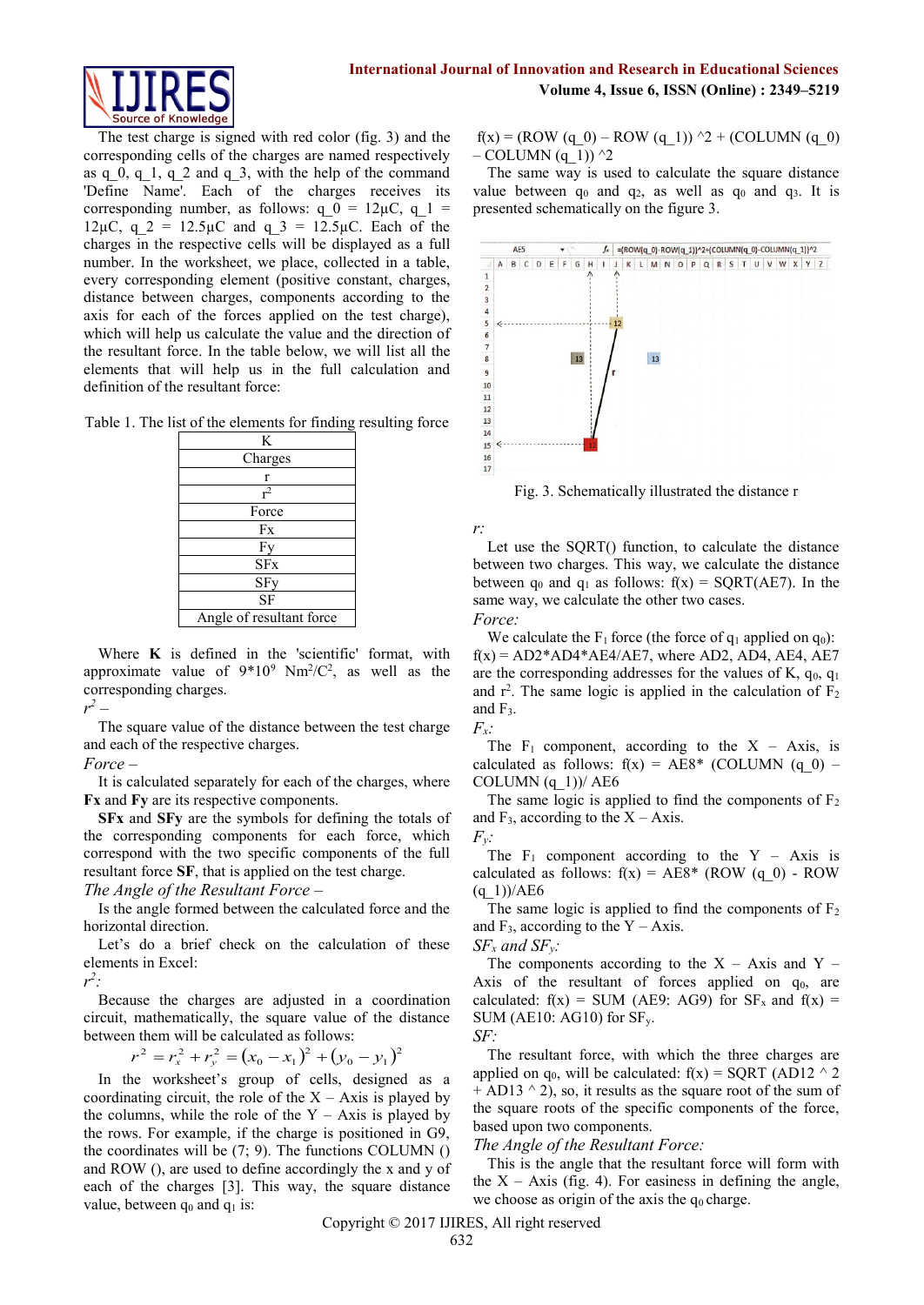

Fig. 4. An illustration of force resultant angle

The function we will refer to, in order to find the angle that SF forms with the  $X - Axis$ , is the arctangent with the correspondent Excel function ATAN2(). This function calculates the arctangent of a couple of x; y coordinates and turns it in a radian angle, between  $-\pi/2$  and  $\pi/2$ . The angle is calculated with the formula:  $f(x) = ATAN2$  (SF<sub>x</sub>,  $SF<sub>v</sub>$ ). Because the angle calculated in this way is given in radian, to convert it to degrees we follow this logic:

The angle in degrees = The angle in radian  $*180/\pi$ 

Then, the form of the function will be:

 $f(x) = ATAN2 (SF_x, SF_y) *180/PI()$ 

In the case when the component SFy<0, the angle will result negative. To avoid this, we add the mass of a full angle, 360°. The form of the function calculating the angle, will be:

 $f(x) = ATAN2 (SF_x, SF_y) *180/PI() + 360.$ 

This way, we reach to a logical condition, which is "SFy<0". Therefore, we use the IF() function, which puts to the test a defined condition and finally gives the result.

At this point of the problem solution process, the function has three split parts: the condition, the action applied if the condition is met and the action applied if the condition is not met. The three parts of the function are:  $SF_v < 0$  (the condition), ATAN2 ( $SF_x$ ,  $SF_v$ ) \*180/PI() + 360 (the action applied when the condition is met) and ATAN2  $(SF_x, SF_y)$  \*180/PI() (the action applied if the condition is not met). Summarized, the function calculating the angle is:

 $f(x) = IF(AD13<0, ATAN2 (AD12, AD13) *180/PI() +$ 360, ATAN2 (AD12, AD13) \*180/PI())

Where  $AD12$  - address of  $SF_x$  and  $AD13$  - address e SFy. Below is shown the figure of all the elements calculated above:



Fig. 5. Calculation of the elements for the shown charges configuration

Copyright © 2017 IJIRES, All right reserved

# **Volume 4, Issue 6, ISSN (Online) : 2349–5219**

#### *The Direction of the Resultant Force:*

In order to find the direction of the resultant force that forms a specific angle, we use the font "Arrows Symbol Font", which is composed of 72 characters in the form of arrows. Meanwhile, the "set arrow" function makes it possible to convert the numbers from 1 to 73, in a specific character of this font. We turn the angle into a number from 1 to 73 (D. Birnbaum, M. Vine 2007), using the formula:

Set arrow =  $[(angle 5 + 0.5)] + 1$ , we get the full part of this number. This number will be converted to a specific symbol by the "set arrow" function, which will correspond to a character from the "Arrows Symbol Font". The function of finding the direction and the angle of the resultant force, is:  $f(x) = set arrow (AD19)$ .

#### **III. RESULTS AND DISCUSSIONS**

The results taken for different charge configurations, is provided in the figure 6.



Fig. 6. Results for different configurations of charges

There, all the calculations explained in the methodology are done automatically and in a short time, the needed result is given. It is noticed that the resultant force, is the vectorial sum of the forces applied on the test charge from the other charges. Also, it's pretty clear that, when all the charges are positioned in a straight line (according to the ox axis), the angle formed by ox axis and the resultant force is 0. Thus, as a vector, it is positioned with the direction based on the ox axis.

During this problem, there was a broad choice for participation among students, with their raised interest wakened, especially after discussing this aspect of the problem. The majority of the students tried to solve the problem on a scientific point of view and later on had the chance to derive a multitude of results, using Excel. Certainly, this does not take the majority of class time, regarding the subject of Physics in our school. But, interesting studies of this type raise the interest of the students for the subject of Physics, which regard it as just another additional subject, not as the fundamentals of